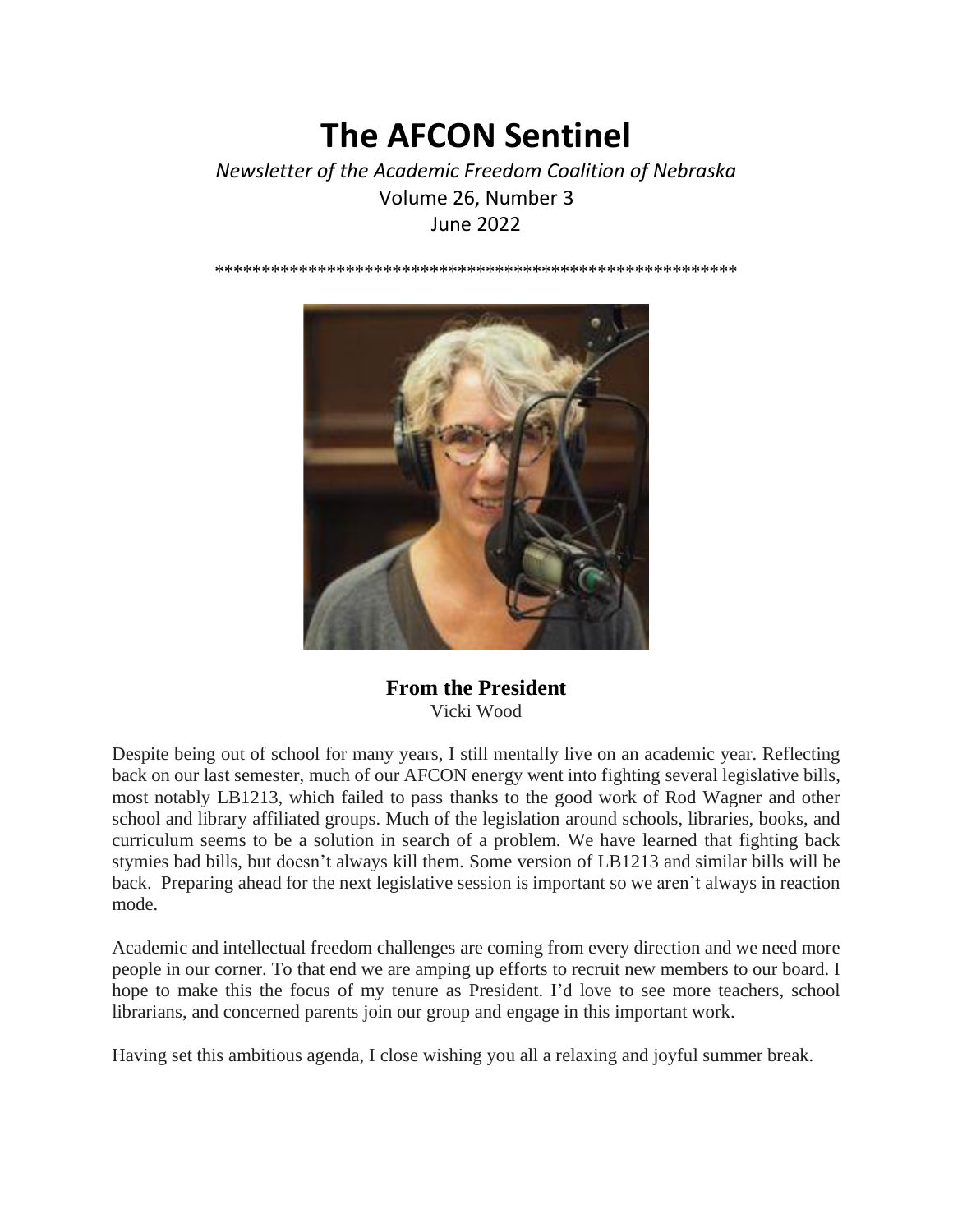

**107th Legislature Final Report on AFCON-related Bills** Peggy Adair legislative liaison



AFCON's board of directors voted on 2/12/2022 to officially oppose the following three bills: LR278CA, which would eliminate the state board of education; LB1077, a bill to prohibit the teaching of concepts related to race and sex; and LB1213, a bill to make "obscene and harmful materials" unavailable to K-12 students. AFCON's written testimony in opposition to LR278CA and LB1077 can be found in the April *Sentinel*.

All three of these bills failed to pass during this legislative session. Special commendation goes to the Nebraska Library Association and Nebraska Center for the Book, two AFCON member organizations who worked with state senators and other stakeholders to defeat these bills.

All bills that remain in the legislative process at the end of this session automatically die. The next session begins on January 4, 2023, and senators will have 10 legislative days to introduce new bills. The three senators who introduced the education bills opposed by AFCON this year are all returning to the legislature in 2023, so we can expect to see new versions of their bills that did not pass this year.

The Nebraska Unicameral Legislature's official website is user-friendly and contains a wealth of information about senators, legislative bills, and the legislative process. To access the website go to [https://nebraskalegislature.gov](https://nebraskalegislature.gov/)



*AFCON* [www.academicfreedomnebraska.org](http://www.academicfreedomnebraska.org/)

The Academic Freedom Coalition of Nebraska was founded in 1988 to promote intellectual freedom in Nebraska education and research, including freedoms of belief and expression and access to information and ideas.

# *Board of Directors*

*Vicki Wood, President Todd Schlechte, Immediate Past President and Webmaster Peggy Adair, Secretary and Legislative Liaison Rod Wagner, Treasurer David Moshman, Policy Coordinator and Newsletter Editor Shee Covarrubias, Communications Coordinator John Bender Kari Bulgrin Nancy Comer Robert Haller Laurie Thomas Lee Wyatt Packard Regina Werum*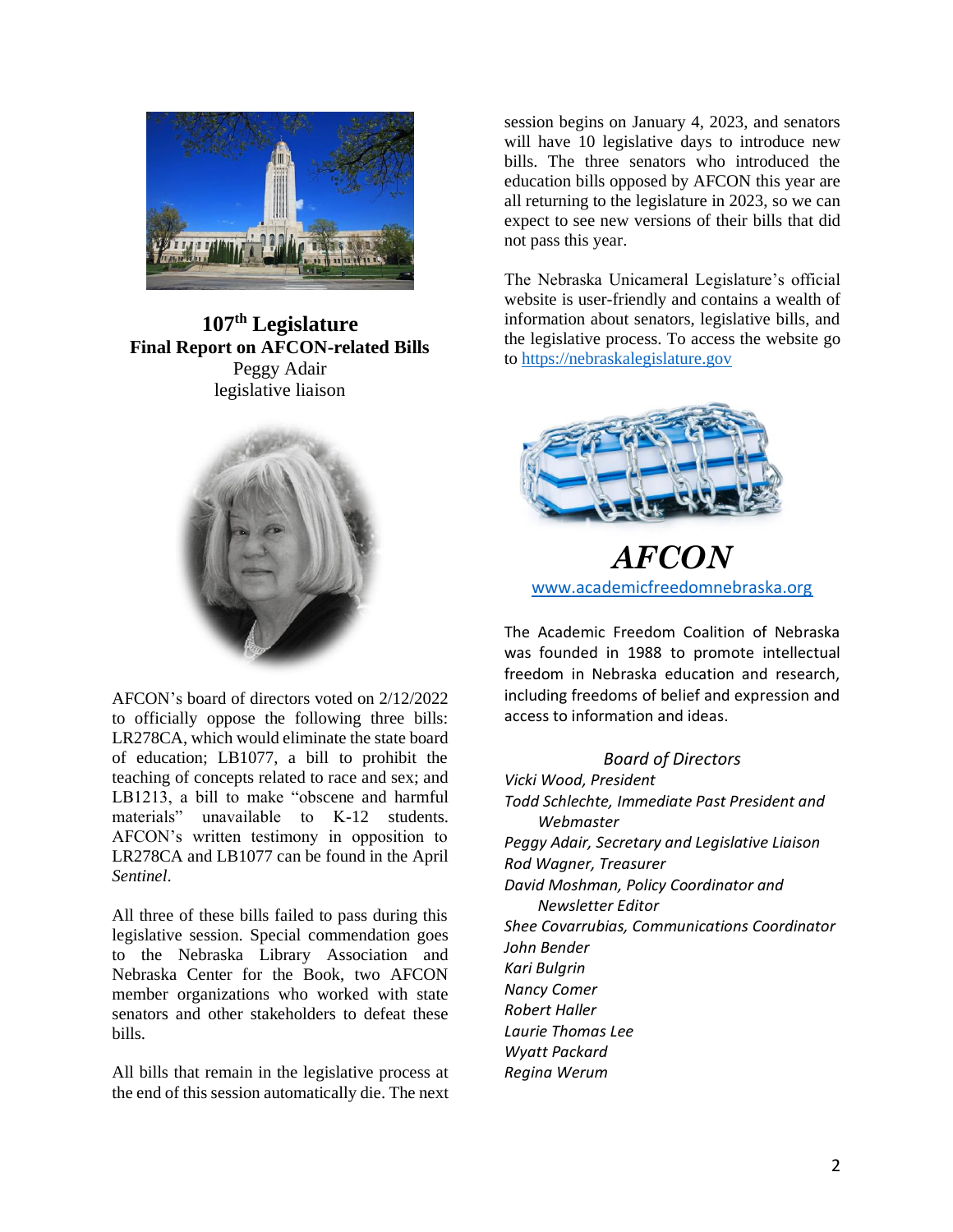## **Nebraska Links**

"Freedom Writers" face censorship in Crete. AFCON is monitoring the situation. [https://journalstar.com/news/local/education/fro](https://journalstar.com/news/local/education/from-the-classroom-freedom-writers-diary-faces-backlash-in-crete-younger-joel-coming-home/article_a1c855ea-ed9a-58c7-8c39-e4a326139b86.html) [m-the-classroom-freedom-writers-diary-faces](https://journalstar.com/news/local/education/from-the-classroom-freedom-writers-diary-faces-backlash-in-crete-younger-joel-coming-home/article_a1c855ea-ed9a-58c7-8c39-e4a326139b86.html)[backlash-in-crete-younger-joel-coming](https://journalstar.com/news/local/education/from-the-classroom-freedom-writers-diary-faces-backlash-in-crete-younger-joel-coming-home/article_a1c855ea-ed9a-58c7-8c39-e4a326139b86.html)[home/article\\_a1c855ea-ed9a-58c7-8c39](https://journalstar.com/news/local/education/from-the-classroom-freedom-writers-diary-faces-backlash-in-crete-younger-joel-coming-home/article_a1c855ea-ed9a-58c7-8c39-e4a326139b86.html) [e4a326139b86.html](https://journalstar.com/news/local/education/from-the-classroom-freedom-writers-diary-faces-backlash-in-crete-younger-joel-coming-home/article_a1c855ea-ed9a-58c7-8c39-e4a326139b86.html)

Diverse groups seek to influence school board elections across Nebraska. AFCON does not support or oppose particular candidates but is planning a candidate questionnaire to focus attention on academic freedom and inform voters about candidate positions. [https://omaha.com/news/local/education/officiall](https://omaha.com/news/local/education/officially-nonpartisan-school-board-races-get-political-as-new-groups-aim-to-influence-voters/article_868f0d28-bab1-11ec-9c96-c32c1677ad62.html) [y-nonpartisan-school-board-races-get-political](https://omaha.com/news/local/education/officially-nonpartisan-school-board-races-get-political-as-new-groups-aim-to-influence-voters/article_868f0d28-bab1-11ec-9c96-c32c1677ad62.html)[as-new-groups-aim-to-influence](https://omaha.com/news/local/education/officially-nonpartisan-school-board-races-get-political-as-new-groups-aim-to-influence-voters/article_868f0d28-bab1-11ec-9c96-c32c1677ad62.html)[voters/article\\_868f0d28-bab1-11ec-9c96](https://omaha.com/news/local/education/officially-nonpartisan-school-board-races-get-political-as-new-groups-aim-to-influence-voters/article_868f0d28-bab1-11ec-9c96-c32c1677ad62.html) [c32c1677ad62.html](https://omaha.com/news/local/education/officially-nonpartisan-school-board-races-get-political-as-new-groups-aim-to-influence-voters/article_868f0d28-bab1-11ec-9c96-c32c1677ad62.html)

A Nebraska columnist provides an overview of schoolbook censorship, locally and nationally [https://nebraskaexaminer.com/2022/04/04/requir](https://nebraskaexaminer.com/2022/04/04/required-reading-for-parents-and-students/) [ed-reading-for-parents-and-students/](https://nebraskaexaminer.com/2022/04/04/required-reading-for-parents-and-students/)

# **National Links**

America Library Association and other organizations issue a major statement denouncing book banning [https://www.ala.org/news/press](https://www.ala.org/news/press-releases/2022/05/organizations-join-ala-unite-against-book-bans)[releases/2022/05/organizations-join-ala-unite](https://www.ala.org/news/press-releases/2022/05/organizations-join-ala-unite-against-book-bans)[against-book-bans](https://www.ala.org/news/press-releases/2022/05/organizations-join-ala-unite-against-book-bans)

An important (but unsurprising) First Amendment decision from the  $11<sup>th</sup>$  Circuit regarding University of Central Florida speech code and bias response team policies [https://www.insidehighered.com/news/2022/04/](https://www.insidehighered.com/news/2022/04/25/us-appeals-court-slams-speech-policy-central-florida) [25/us-appeals-court-slams-speech-policy](https://www.insidehighered.com/news/2022/04/25/us-appeals-court-slams-speech-policy-central-florida)[central-florida](https://www.insidehighered.com/news/2022/04/25/us-appeals-court-slams-speech-policy-central-florida)

To sum it all up, the opinion suggests, maybe we should all pull up our big boy and big girl pants, but government is the biggest boy of all: [https://reason.com/volokh/2022/04/21/snowflak](https://reason.com/volokh/2022/04/21/snowflakes-all-around/) [es-all-around/](https://reason.com/volokh/2022/04/21/snowflakes-all-around/)

#### *From the AFCON Constitution, Article I:*

The purpose of AFCON shall be to promote academic freedom in Nebraska, defined as intellectual freedom in educational and research contexts. This includes freedoms of belief and expression and access to information and ideas. In pursuit of this general goal, AFCON shall:

1. support application of the First Amendment in academic contexts, including schools, colleges, universities, and libraries.

2. educate Nebraskans in and out of academic settings, citizens and professionals, parents and students about the meaning and value of intellectual freedom, intellectual diversity, mutual respect, open communication, and uninhibited pursuit of knowledge, including the role of these ideals in academic contexts and in democratic selfgovernment.

3. assist students, teachers, librarians, researchers, and others confronted with censorship, indoctrination, or suppression of information or ideas in academic settings.

4. act as liaison among groups in the State of Nebraska that support academic freedom.

# *JOIN OR RENEW*

## *Rod Wagner, Treasurer*

*AFCON now accepts PayPal! Use PayPal to join or renew. We offer two ways to pay: you can use the PayPal button on our website [https://www.academicfreedomnebraska.org/joi](https://www.academicfreedomnebraska.org/join-afcon.html) [n-afcon.html](https://www.academicfreedomnebraska.org/join-afcon.html) or send us a check payable to AFCON at 3901 S. 27th St., #47, Lincoln, NE 68502. Memberships are \$120 for organizations and \$15 for individuals.*

**The** *AFCON Sentinel* is the newsletter of the Academic Freedom Coalition of Nebraska, published bimonthly in February, April, June, August, October, and December. Unless otherwise indicated, articles represent the views of the authors.

Editor: David Moshman [dmoshman1@unl.edu](mailto:dmoshman1@unl.edu)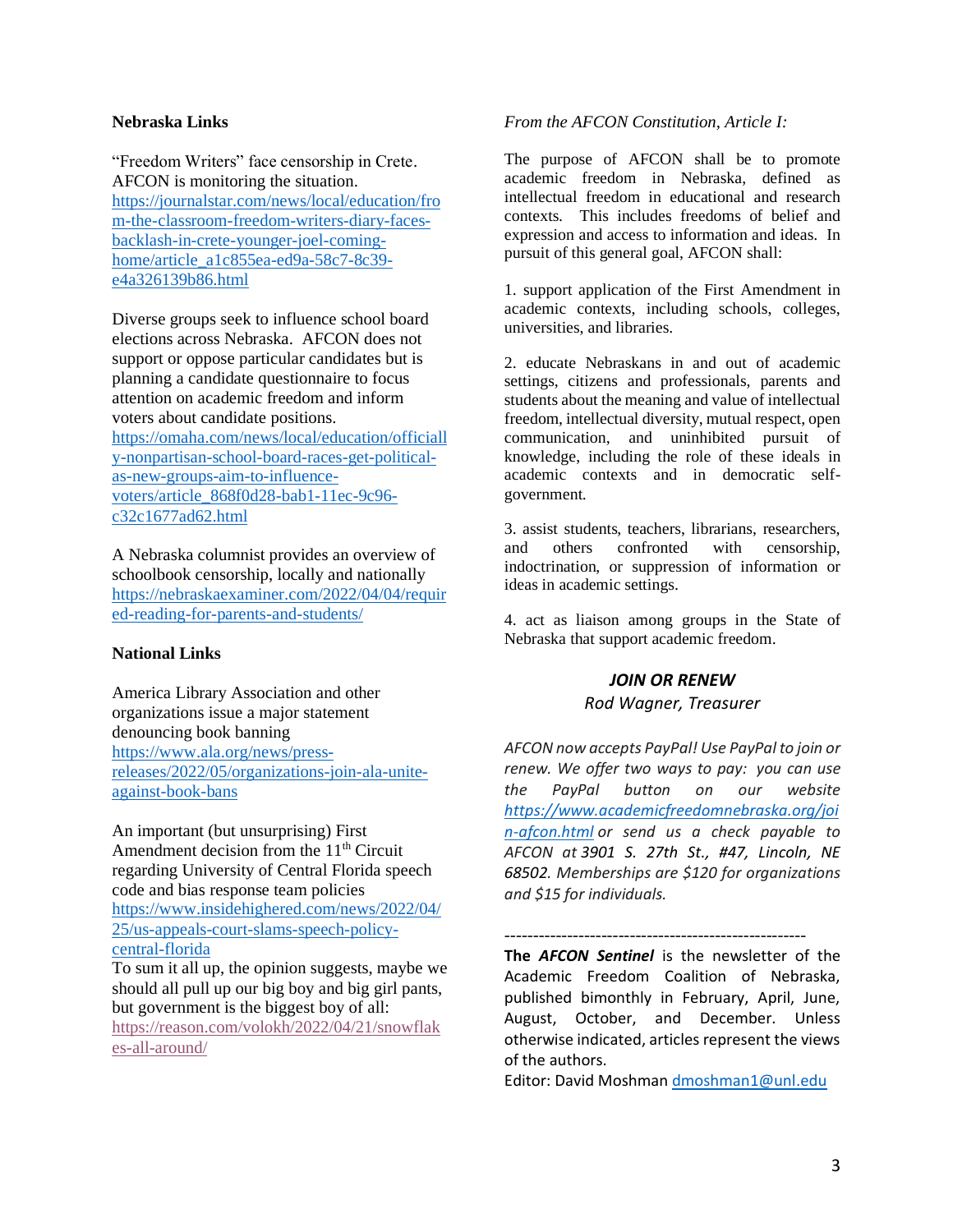#### **Academic Freedom Coalition of Nebraska Board of Directors Meeting**

Via Videoconference April 9, 2022

Present:

Peggy Adair, secretary, legislative liaison John Bender, representing UNL Faculty Senate Nancy Comer, representing Nebraska State Literacy Association Shee Covarrubias, communications coordinator, director at large Bob Haller, chief baker, director at large Laurie Thomas Lee, representing ACLU Nebraska Dave Moshman, newsletter editor, policy coordinator Wyatt Packard, representing Nebraska Library Association Todd Schlechte, immediate past president, director at large Rod Wagner, treasurer, representing Nebraska Center for the Book

Vicki Wood, president, director at large

#### **MINUTES**

President Vicki Wood called the meeting to order at 10:04 a.m.

MINUTES: A motion was made by Moshman, second by Wagner, to approve minutes of the AFCON board meeting held on March 12, 2022. Motion carried on a voice vote.

TREASURER'S REPORT: Wagner reported balance on hand as of April 8, 2022, is \$3,3647.67. Treasurer's report will be filed for audit.

NEWSLETTER: Articles for the June issue of the *Sentinel* are due by May 24, 2022.

LEGISLATIVE UPDATE: Adair presented a legislative report to the board via email. Wagner updated the board on the current status of LB1213. Discussion followed.

# COMMUNICATION COORDINATOR'S REPORT:

Covarrubias reported the AFCON Facebook page is averaging 3-7 new "likes" daily. Covarrubias and Wood are working on an email letter inviting former organizational members to renew membership and appoint representatives to attend AFCON board meetings via Zoom.

PRESIDENT'S REPORT: Wood and Covarrubias presented draft questions to the board via email to submit to candidates for elective office after the May 10, 2022 primary election.

CANDIDATE QUESTIONS: Moshman made a motion to approve the candidate questions as edited. Second by Adair. Motion carried on a voice vote.

The board agreed by consensus to decide at the June AFCON meeting which political races to cover for requesting answers to AFCON candidate questions.

AFCON MEMBERSHIP: A motion was made by Haller, second by Covarrubias, to approve the letter inviting former organizational members to renew membership, with minor revisions. Motion carried on a voice vote.

AFCON ARCHIVES: Moshman contacted an archivist at UNO and confirmed AFCON materials are in their collection.

#### MEMBER ORGANIZATIONS:

Nebraska Library Association: Packard reported the theme for NLA annual meeting will be "Up for the Challenge."

ACLU: Lee reported Danielle Conrad has resigned as executive director to run for the office of state legislator.

There being no further business, the AFCON board meeting adjourned at 10:51 a.m.

Respectfully submitted, Peggy Adair, secretary